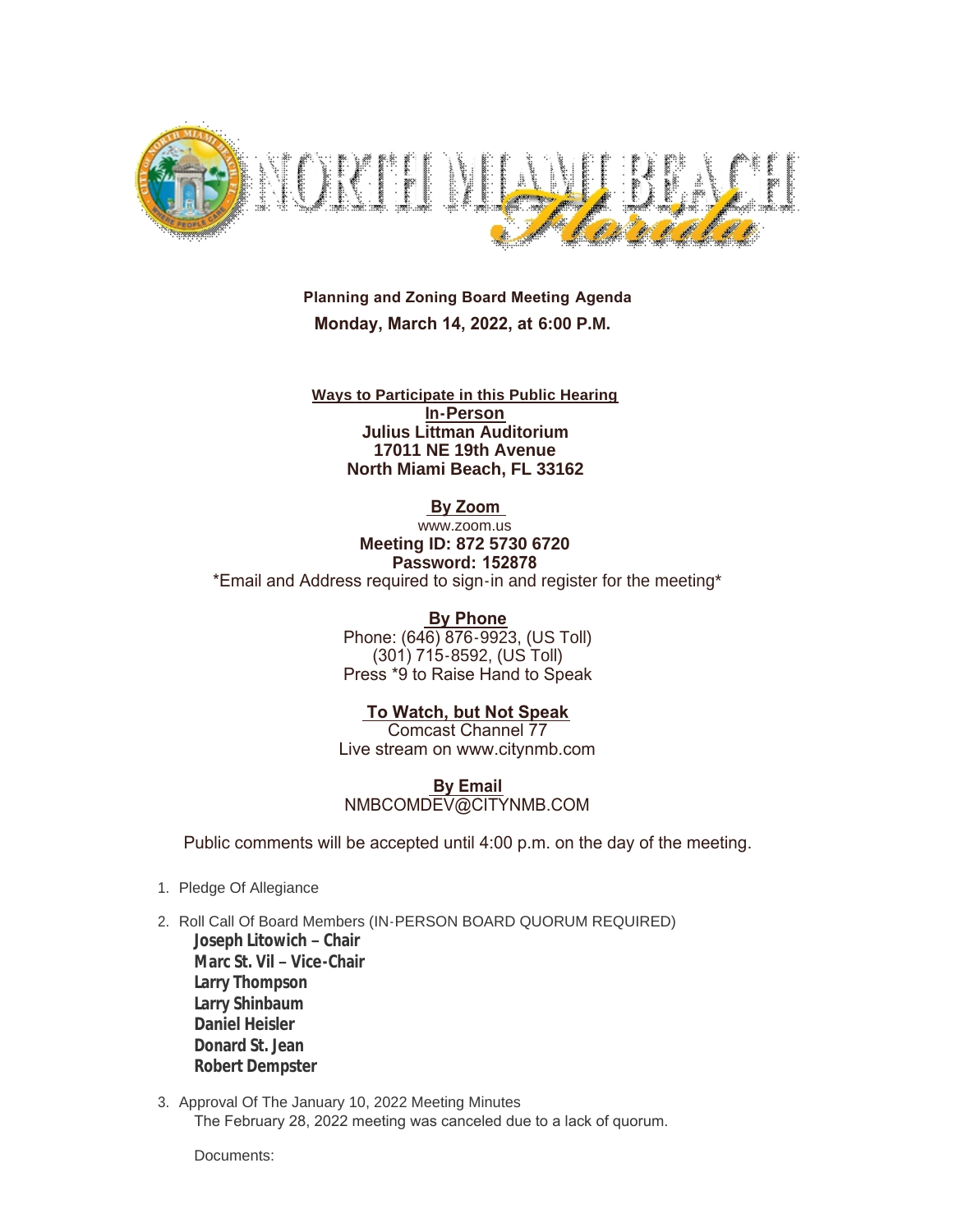- 4. Quasi-Judicial Public Hearing
	- 4.I. Swearing In
	- 4.II. Site Plan Approval "168 Professional Office Building" 11 NW 168th Street A RESOLUTION OF THE MAYOR AND CITY COMMISSION OF THE CITY OF NORTH MIAMI BEACH, FLORIDA, APPROVING THE SITE PLAN, FOR A 14,700 SQUARE FOOT, FOUR STORY OFFICE BUILDING ON A 10,125 SQUARE FOOT LOT IN THE MIXED USE INTERNATIONAL BOULEVARD DISTRICT, LOCATED AT 11 NW 168TH STREET, NORTH MIAMI BEACH, FLORIDA; PROVIDING FOR FINDINGS OF FACT; CONFIRMING EXPIRATION AND LIMITATION OF APPROVAL; PROVIDING FOR CONFLICTS; AND PROVIDING FOR AN EFFECTIVE DATE.

Documents:

[DRAFT RESOLUTION R2022-XX \(168 BUILDING\) \(3\).PDF](https://www.citynmb.com/AgendaCenter/ViewFile/Item/610?fileID=24405) [168 PROFESSIONAL OFFICE BUILDING STAFF REPORT 2 \(1\).PDF](https://www.citynmb.com/AgendaCenter/ViewFile/Item/610?fileID=24406) [LETTER OF INTENT.PDF](https://www.citynmb.com/AgendaCenter/ViewFile/Item/610?fileID=24362) [APPLICATION.PDF](https://www.citynmb.com/AgendaCenter/ViewFile/Item/610?fileID=24363) [FINAL PLANS CORRECTIONS.PDF](https://www.citynmb.com/AgendaCenter/ViewFile/Item/610?fileID=24404) [TRAFFFIC STUDY.PDF](https://www.citynmb.com/AgendaCenter/ViewFile/Item/610?fileID=24368) [MECHANICAL CAR LIFT OPERATION MANUAL 2015.PDF](https://www.citynmb.com/AgendaCenter/ViewFile/Item/610?fileID=24369) [VALET PARKING QUEUING REPORT.PDF](https://www.citynmb.com/AgendaCenter/ViewFile/Item/610?fileID=24370) [RESPONSE LETTER.PDF](https://www.citynmb.com/AgendaCenter/ViewFile/Item/610?fileID=24371)

4.III. Site Plan Approval And Variance Requests - "NMB Venus" - FOLIO: 07-2216-007-0070 A RESOLUTION OF THE MAYOR AND CITY COMMISSION OF THE CITY OF NORTH MIAMI BEACH, FLORIDA, APPROVING THE SITE PLAN AND THREE RELATED VARIANCES FROM THE ZONING AND LAND DEVELOPMENT CODE FOR THE CONSTRUCTION OF A 651,620 SQUARE FOOT MIXED USE DEVELOPMENT, CONSISTING OF ONE, TWENTY-SIX-STORY TOWER WITH 10,760 SQUARE FEET OF RETAIL SPACE, 439 RESIDENTIAL UNITS, AND 497 PARKING SPACES ON A 1.013 ACRE PARCEL LOCATED ON THE SOUTHWEST CORNER OF NE 164 STREET AND NE 21 AVENUE (FOLIO: 07-2216-007-0070); GRANTING A VARIANCE TO PERMIT DECORATIVE SCREENING OF THE PARKING GARAGE FRONTING ALONG NE 164 STREET, WHERE THE CODE REQUIRES A 20-FOOT-DEEP LINER BUILDING; GRANTING A VARIANCE TO PERMIT A 13'-2" TOWER SETBACK FROM THE PODIUM ALONG NE 164 STREET, WHERE THE CODE REQUIRES A MINIMUM SETBACK OF 15 FEET; AND GRANTING A VARIANCE TO PERMIT A 0'-0" TOWER SETBACK FROM THE PODIUM ALONG NE 21 AVENUE, WHERE THE CODE REQUIRES A MINIMUM SETBACK OF 15 FEET; PROVIDING FOR FINDINGS OF FACT; CONFIRMING EXPIRATION AND LIMITATION OF APPROVAL; PROVIDING FOR CONFLICTS; AND PROVIDING FOR AN EFFECTIVE DATE.

Documents:

[21-21 NMB VENUS\\_07-2216-007-0070\\_PZB STAFF REPORT.PDF](https://www.citynmb.com/AgendaCenter/ViewFile/Item/602?fileID=24275) [21-21 NMB VENUS\\_07-2216-007-0070 \\_ RESOLUTION CC DRAFT.PDF](https://www.citynmb.com/AgendaCenter/ViewFile/Item/602?fileID=24276) NMB VENUS - [APPLICATION.PDF](https://www.citynmb.com/AgendaCenter/ViewFile/Item/602?fileID=24265) NMB VENUS - [LETTER OF INTENT.PDF](https://www.citynmb.com/AgendaCenter/ViewFile/Item/602?fileID=24266) NMB VENUS - [ARCHITECTURE PLANS -](https://www.citynmb.com/AgendaCenter/ViewFile/Item/602?fileID=24267) PART 1.PDF NMB VENUS - [ARCHITECTURE PLANS -](https://www.citynmb.com/AgendaCenter/ViewFile/Item/602?fileID=24268) PART 2.PDF NMB VENUS - [ARCHITECTURE PLANS -](https://www.citynmb.com/AgendaCenter/ViewFile/Item/602?fileID=24269) PART 3.PDF NMB VENUS - [ARCHITECTURE PLANS -](https://www.citynmb.com/AgendaCenter/ViewFile/Item/602?fileID=24270) PART 4.PDF NMB VENUS - [TRAFFIC STUDY.PDF](https://www.citynmb.com/AgendaCenter/ViewFile/Item/602?fileID=24274)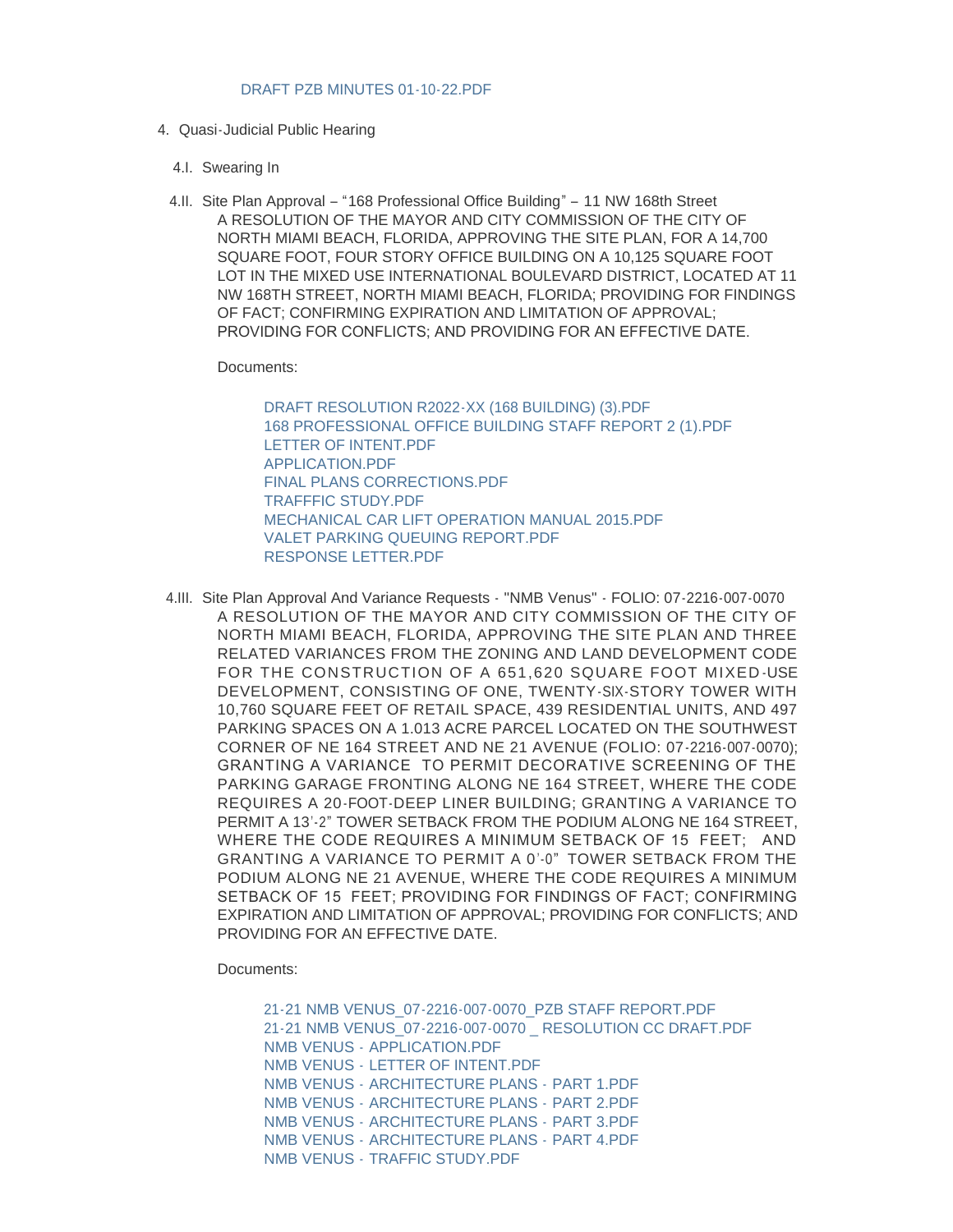NMB VENUS - [LANDSCAPE PLANS.PDF](https://www.citynmb.com/AgendaCenter/ViewFile/Item/602?fileID=24271) NMB VENUS - [CIVIL PLANS.PDF](https://www.citynmb.com/AgendaCenter/ViewFile/Item/602?fileID=24272) NMB VENUS - [PHOTOMETRIC PLANS.PDF](https://www.citynmb.com/AgendaCenter/ViewFile/Item/602?fileID=24273)

- 5. Legislation
	- 5.I. Ordinance 2022 XX PZ Board Meeting Quorum & Meeting Amendment AN ORDINANCE OF THE MAYOR AND CITY COMMISSION OF THE CITY OF NORTH MIAMI BEACH, FLORIDA AMENDING THE CODE OF ORDINANCES CHAPTER II "STRUCTURE OF CITY GOVERNEMENT," ARTICLE VII, "BOARDS, COMMITTEES AND COMMISSIONS," SECTION 2-67 "PLANNING & ZONING BOARD," SUBSECTION 2-67.4 "MEETINGS," TO ALLOW BOARD MEETINGS TO BE HELD ON THE SECOND MONDAY OF EACH MONTH, AT CITY HALL UNLESS OTHERWISE RESCHEDULED WITH ADVANCED NOTICE; AMENDING SUBSECTION 2-67.5 "QUORUM; REQUIRED VOTE," TO ALLOW FOUR BOARD MEMBERS TO MAKE QUORUM INSTEAD OF FIVE; PROVIDING FOR CONFLICTS, SEVERABILITY, AND CODIFICATION; AND PROVIDING FOR AN EFFECTIVE **DATE**

Documents:

STAFF REPORT - [ORDINANCE PZB MEETING QUORUM VOTE.PDF](https://www.citynmb.com/AgendaCenter/ViewFile/Item/603?fileID=24407) PZB QUORUM AMEND. - [DRAFT ORD. 2022-XX QUORUM.PDF](https://www.citynmb.com/AgendaCenter/ViewFile/Item/603?fileID=24400) PZB QUORUM AMEND. - [CURRENT CODE SECTION 2-67 \(REFERENCE](https://www.citynmb.com/AgendaCenter/ViewFile/Item/603?fileID=24401)  ONLY).PDF

5.II. Text Amendment - Appendix "A" Land Development Fee Schedule AN ORDINANCE OF THE MAYOR AND CITY COMMISSION OF THE CITY OF NORTH MIAMI BEACH, FLORIDA AMENDING THE CODE OF ORDINANCES OF THE CITY OF NORTH MIAMI BEACH BY AMENDING CHAPTER XXIV "ZONING AND LAND DEVELOPMENT REGULATIONS," APPENDIX "A", "LAND DEVELOPMENT FEE SCHEDULE," TO REMOVE THE FEES LISTED IN SUBSECTIONS (A) THROUGH (J) FROM THE CODE OF ORDINANCES AND TRANSFER IT TO A RESOLUTION FORMAT WITH UPDATED FEES AND CATEGORIES; PROVIDING FOR CONFLICTS, SEVERABILITY, AND CODIFICATION; AND PROVIDING FOR AN EFFECTIVE DATE.

A RESOLUTION OF THE MAYOR AND CITY COMMISSION OF THE CITY OF NORTH MIAMI BEACH, FLORIDA ESTABLISHING A LAND DEVELOPMENT FEE SCHEDULE BY RESOLUTION IN ACCORDANCE WITH CHAPTER XXIX "ZONING AND LAND DEVELOPMENT," APPENDIX "A"; PROVIDING FOR CONFLICTS, SEVERABILITY, AND CODIFICATION; AND PROVIDING FOR AN EFFECTIVE DATE.

Documents:

[FEE SCHEDULE AMENDMENT - STAFF REPORT.PDF](https://www.citynmb.com/AgendaCenter/ViewFile/Item/617?fileID=24390) FFE SCHEDULE AMENDMENT - DRAFT ORDINANCE PDF [FEE SCHEDULE AMENDMENT - DRAFT RESOLUTION..PDF](https://www.citynmb.com/AgendaCenter/ViewFile/Item/617?fileID=24395) FEE SCHEDULE AMENDMENT - CURRENT APPENDIX A. LAND\_DEVELOPMENT\_FEE\_SCHEDULE.PDF [FEE SCHEDULE AMENDMENT - ORDINANCE 2011-16 REFERENCE](https://www.citynmb.com/AgendaCenter/ViewFile/Item/617?fileID=24394)  ONLY.PDF

- 6. Discussion Items
	- 1. Canal Park West Final Plat and Riverwalk North Site Plan modifications were approved at the February 15 2022 City Commission meeting.